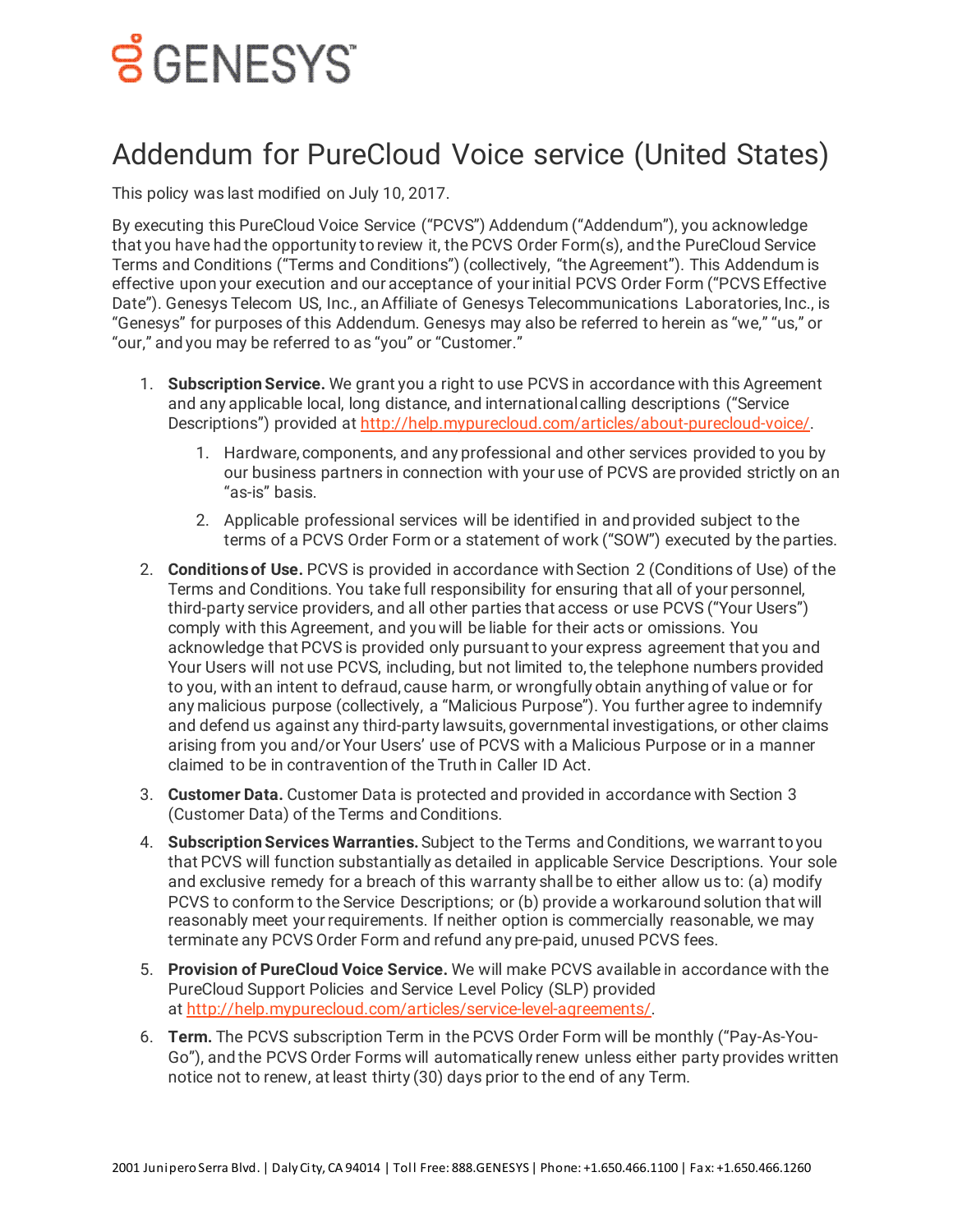## **Š** GENESYS

- 7. **Termination for Cause.** Either party may terminate this Addendum for cause upon written notice and thirty (30) days opportunity to cure.
- 8. **Effect of Termination.**Upon termination or expiration of this Addendum: (a) all PCVS Order Forms and your right to access PCVS will immediately terminate; and (b) for a period of thirty (30) days following the date of PCVS termination, you may request (in writing) a copy of your PCVS call history, call detail records, and invoices.
- 9. **Payments, Taxes, and Rates.**Unless the applicable PCVS Order Form contains other payment terms, payments will be based on PCVS usage and made in accordance with Section 6 (Payment) of the Terms and Conditions. In the event that we do not have sufficient call detail records or other transactional data needed to generate your PCVS bill, you will be billed at our minimum usage rate applicable to your PCVS deployment. All PCVS domestic and international calling rates are variable and subject to change, including, but not limited to, instances where our carriers raise their rates. You may view the current PCVS rate schedule via the following webpage and will be deemed to have received and accepted rate changes when we post them: [http://help.mypurecloud.com/?p=64839](http://rcstaging.wpengine.com/?p=64839). Your porting and certain other PCVS charges you might incur are also variable and subject to change, including, but not limited to, snapback porting fees and porting escalation fees. You are required to pay any and all taxes of any kind imposed by any governmental tax authority, in addition to all other payments, charges and fees described in any portion of the Agreement or otherwise required by law. For the avoidance of doubt, and merely as examples, if VAT or any sales or use tax, or withholding tax of any kind, is imposed on any payment obligation you have under the Agreement, you will pay all such taxes in addition to paying the full and unreduced payments, charges and fees to us that are otherwise required to be paid under the Agreement. Notwithstanding anything to the contrary, should you purchase international telephone numbers from us, all calls to and from such numbers will be billed as if they originate from, or are placed to, a United States telephone number. We retain the right to invoice, including any amended or corrected invoices, for Service(s) for a period of up to six (6) months after the date we provide the Service(s) to you. We will retain such rights for such period notwithstanding any prior invoices to you for the same period(s) and regardless of any otherwise conflicting terms or conditions of this Agreement. For the duration of this period, we will not be deemed to have waived any rights with regard to invoicing for the provided Service(s) that are subject to this period, nor will any legal or equitable doctrines apply, including estoppel or laches.
- 10. **Compliance with Law.** In accordance with Section 15(3) (Compliance with Law) of the Terms and Conditions, you are solely responsible for ensuring that use of PCVS is in accordance with laws and regulations that apply to you, including, but not limited to, the Telephone Consumer Protection Act of 1991, and for ensuring that you comply with all requirements imposed by law with respect to reporting and payment of any taxes in accordance with Section 9 (Payments, Taxes, and Rates) above.
- 11. **IMPORTANT 911 ADVISORY.** YOU ACKNOWLEDGE AND AGREE TO THE ADVISORY REGARDING 911 DIALING AND LIMITATIONS OF SERVICE PROVIDED AT [http://help.mypurecloud.com/?p=63501.](http://rcstaging.wpengine.com/?p=63501) 911 SERVICE IS NOT OFFERED ON TOLL-FREE NUMBERS OR SIMILAR SERVICE ACCESSORIES OR ADD-ON SERVICE PLANS.
- 12. **Third Party Terms.** You will ensure that your (and your users') use of PCVS complies in all respects with contractual or other obligations we may have to our third party licensors and you take responsibility for breach of such obligations. The obligations, as modified from time to time, are identified at [http://help.mypurecloud.com/?p=64792](http://rcstaging.wpengine.com/?p=64792) or in an applicable Order Form.